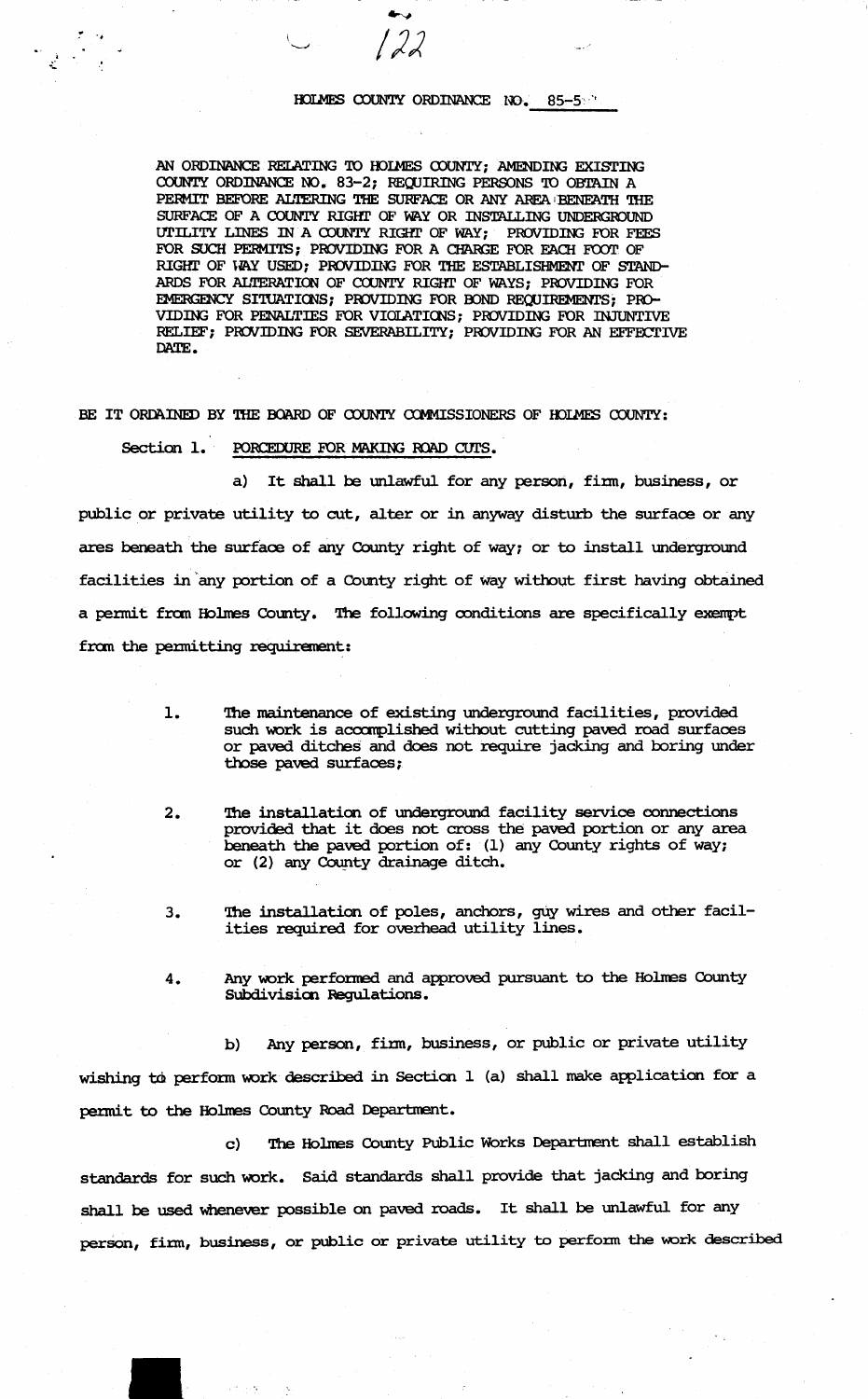in.'Section  $1$  (a) in violation of the standards established

 $\cdot$   $\cdot$   $\cdot$ 

.... ,

d)1 'Ihere shall be a \$25. 00 fee for obtaining a permit pursuant to this ordinance. The Board of County Commissioners, by resolution, may from time to time increase the pennit fee, calculated so as not to exoeed the oost to the County of making the required inspection. Any person who performs any work for which a permit is required by this ordinance without first having obtained a pennit, except as provided for in emergency situations, shall pay an increased fee in the amount of double the regular permit fee. All increases shall be considered at a public hearing, notice to be given by placement in a newspaper of general circulation in the county at least ten (10) days prior to the scheduled public hearing, stating the time and place of said hearing.

e) Prior to the issuance of a pennit to cut, alter, or disturb the surface or any area beneath the surface of any County right of way, the Applicant shall deposit with the County a Surety Bond in an amount and form as shall be determined by the Director of the Holmes County Road Department. The amount of Surety Bond shall be established separately for each permit so that the County will be protected against loss in the event of the failure of the pennit holder to complete the work or make required repairs or rerestoration of damages involving the work or incroachment authorized by the permits.

f) Prior th the issuance of a permit hereunder, the applicant shall pay to the Holmes County Road Department the sum of .10¢ per foot for each foot of Holmes County right of way used, said sum to be in addition to the permit fee. '1he Band shall be released to the pennit holder upon the expiration of the guarantee period. '1he guarantee period shall be for a period of one year following the work performed. During the guarantee period the permitee shall be responsible for the restoration, repair, and maintenance of his work.

An annual blanket Surety Bond, in the amount of \$5,000.00, may be deposited to avoid the inconvenience and expense of obtaining individual bonds for each permit requested. This annual bond may also be increased in the same manner provided for the pennit fees.

 $123$ 

## Section 2. DEFINITIONS

### a) County Right-of-way

'Any Holnes County road or highway acquired by Holnes County by purchase, gift, devise,dedication, maintenance, or prescription, excluding those roads dedicated to the public but not accepted for maintenance by Holmes County.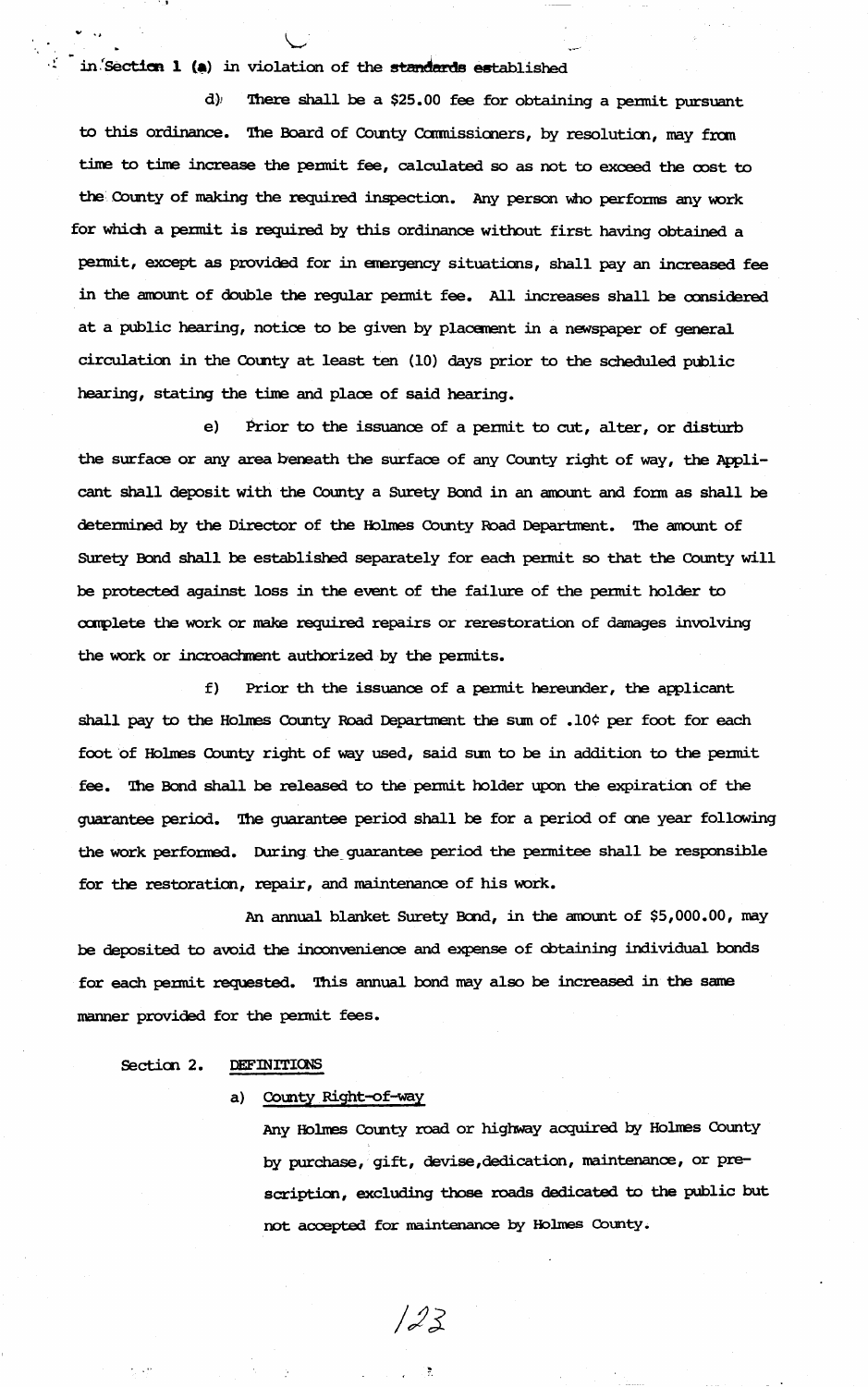b) . Facilities

All privately or publicly owned lines, facilities and systems for producing, transmitting or distributing camumications, power, electricity, gas, oil, water, steam, waste, storm water, television and other similar commodities.

c) Facility Service Connections

That portion of a ficility that connects individual customers with facility transmission lines.

#### Section 3. EMERGENCY PROVISION.

In the event of an emergency where immediate work is meeded in order to prevent the loss of telephone, cableor utility services or in order to restore such telephone, cable or utility services, a permit shall not be required prior to performing such work. In this situation, the person, firm, business or utility performing such emergency work shall apply for the permit within 72 hours after having performed the emergency work, and shall be required to restore the right of way according to the standards established pursuant to this ordinance.

124

Section 4. SEVERABILITY.

If any section, subsection, sentence or olause or other provision of this ordinance is held invalid the remainder of this ordinance shall not be affected by such invalidity.

#### Section 5. PENALTY

Anyone violating this ordinance shall be guilty of a misdomeanor of the second degree, punishable by a term of imprisonment not exceeding 60 days or by a fine not exceeding \$500.00 or both, and each day such violation continues shall constitute a separate offense.

### Section 6. INJUNCTIVE RELIEF.

The Board of County Commissioners may institute a civil action in a court of competent jursidiction to seek appropriate relief to enforce compliance with this ordinance. All remedies that are provided within this ordinance shall be independent and cumnulative.